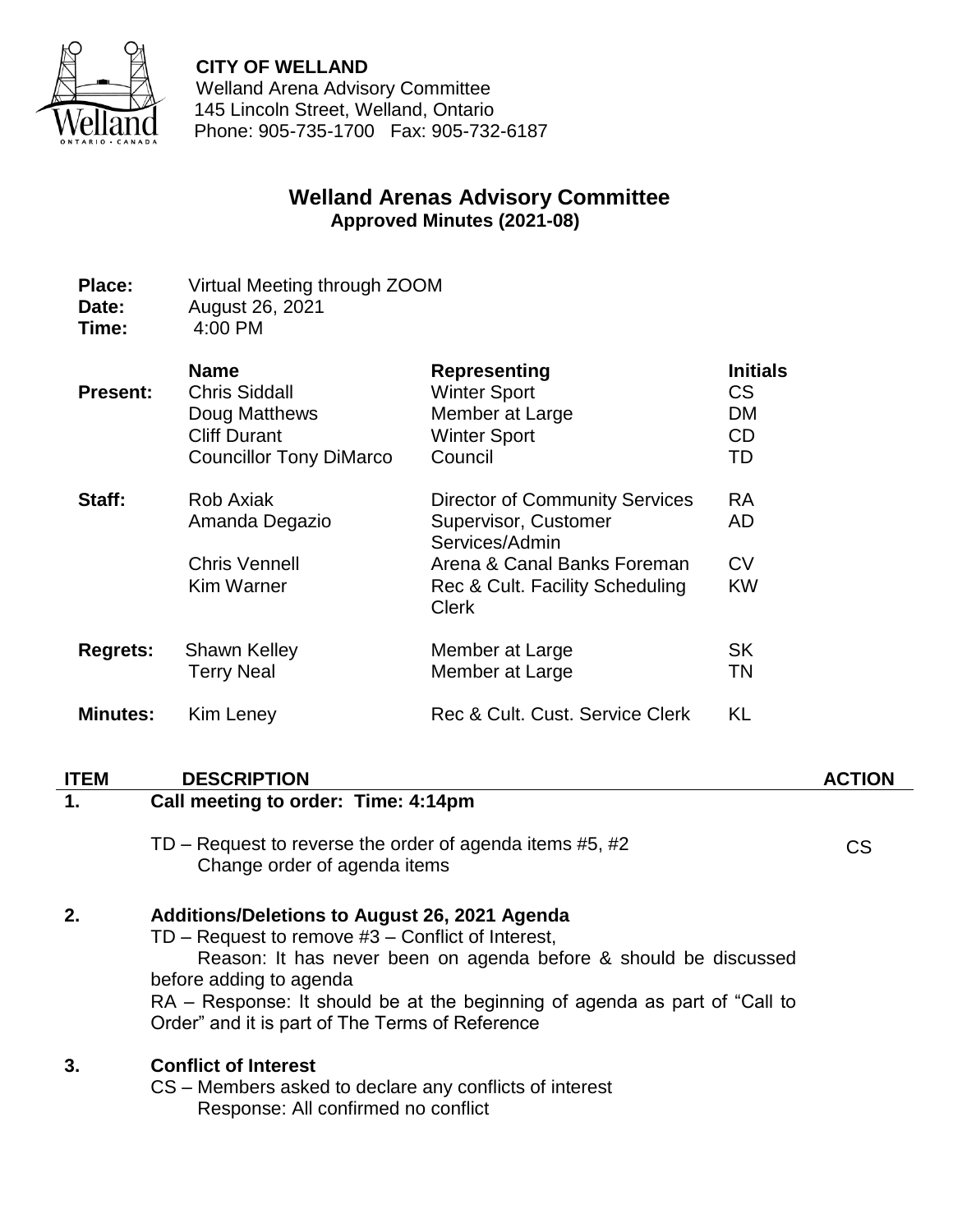### **4. Brief Introductions**

Brief in introductions of everyone in attendance through ZOOM ALL

### **5. Approval of September 26 2019 minutes**

TD – was absent from September 26 meeting,

Would like to request that item #3, Review of Terms of Reference, reflecting the number of members and the voting composition to be deleted from the minutes, reminded members that the Chair of committee does not vote unless to break a tie.

After discussion and review of the minutes, CS summarized that there will be no change to the current Terms of Reference, the chair will remain the deciding vote in the event of a tie.

Further discussion concluded that the original discussion began with the idea of reducing the 9 members as stated in the Terms of Reference to 6 members. Primary reason being that positions are to be held by a representative of the AAC, SCAC and MYAC committees, however these members do not attend leaving the WAAC unable to meet quorum and move ahead with decisions.

ALL

**Motion**: Motion on floor put forward by Tony DiMarco, to recind the Motion of September 26, 2019 to "recommend change of 5 voting members plus the councillor"

**Response:** All in Favour

**Motion:** Accept September 26, 2019 minutes with change to item #3 **Motion to accept:** TD **Second:** DM All in Favour

**6. Business arising from previous minutes:** None

### **7. Review of Terms of Reference (Copy provided)**

TD - in reference to 9 members, thought it had already been discussed and reduced to 6 – 7 members

RA - reminds members that after the previous motion, we are back to the original Terms of Reference, that being 9 voting members, with specific designations, whether they show or not, quorum is based on the 9 voting members.

Further discussion, KW read over the purpose and objectives of the WAAC from the Terms of Reference.

RA – Reminds committee that it holds an "advisory position" to council and that it should take this opportunity due to COVID to review their purpose, objectives and how they may wish to change the composition of the committee and number of voting members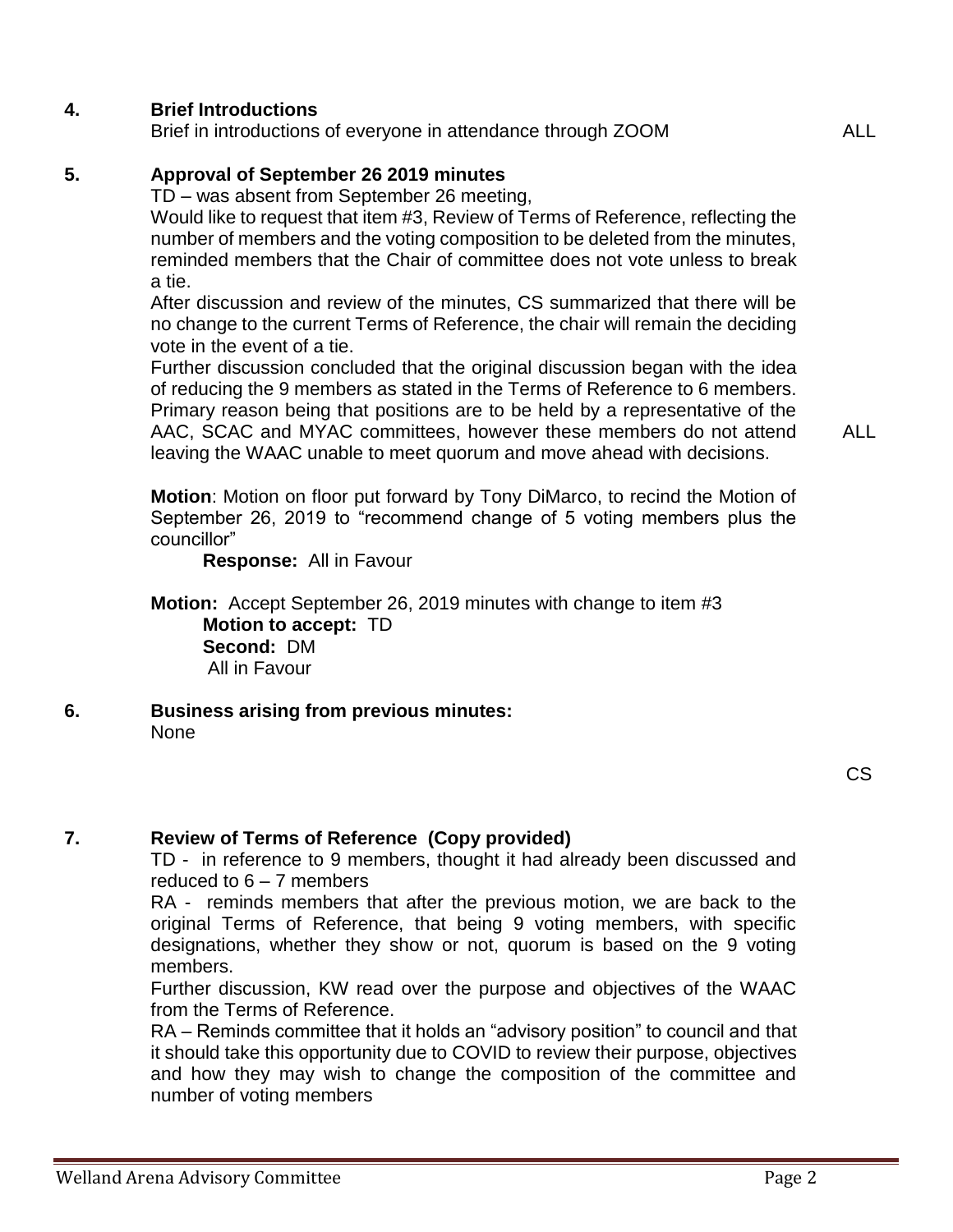### **8. Review of Ice Allocation Policy**

CS – At times the policy is unclear, which leads to misinterpretation of policy Would like to make the policy more structured and clear

KW – 2019 was the first year of implementation of policy and it was understood that it would be reviewed once in place, it has always been considered a working document

TD – felt the policy was good as it stands, but needs to be followed

DM – Mentioned that the key item was to provide priority to the groups that would enhance the city, corporate events and youth groups, one item that was replaced was the "grandfather clause" which locked in a group until it was cancelled.

Through discussion there were mixed reviews on whether it was a good policy or not and where it needed improvements

KW – confirmed the grandfather clause was removed but replaced with "historical precedent"

CS – requests clarification on how to submit items for discussion

RA – Asks members that when they have an item to discuss regarding their own user groups, that they first bring to staff members for discussion outside of the committee. If the item for discussion is general or collective for other user groups, then submit with the committee

CS – Asks for clarification on the hierarchy that is used to determine how available ice time will be allocated

RA – Stated that the policy may not be clear on hierarchy but that it does state historical precedence as a starting point for other things. Need to discuss how to handle emerging needs. The purpose is to bring a wide variety of uses to the community. Does not want to focus on competing groups but on complimenting groups/activities.

RA – Suggests for all committee members to review the Ice Allocation Policy and then meet for discussion. Everyone to bring forth their ideas keeping in mind that this should be seen through the lens of the whole group not just your particular user group/organization

### **9. Discussion of vaccination policy**

DM – Watching what the OHL and CFL, and other larger city organizations are doing. Would like to suggest that everyone entering the arenas of the age of 12 and over should be double vaccinated and anyone under age 12 should be masked.

**Motion:** Put forward by DM to Recommend to City Council to have all attendees of the arenas who are eligible to be fully vaccinated with the exception of those under 12 or have health reasons restricting them from vaccination, provide proof of vaccination at time of entering facility All in favour

**Action:** TD to take to council on Sept 7 the recommendation to have all attendees of arenas to provide proof of vaccination